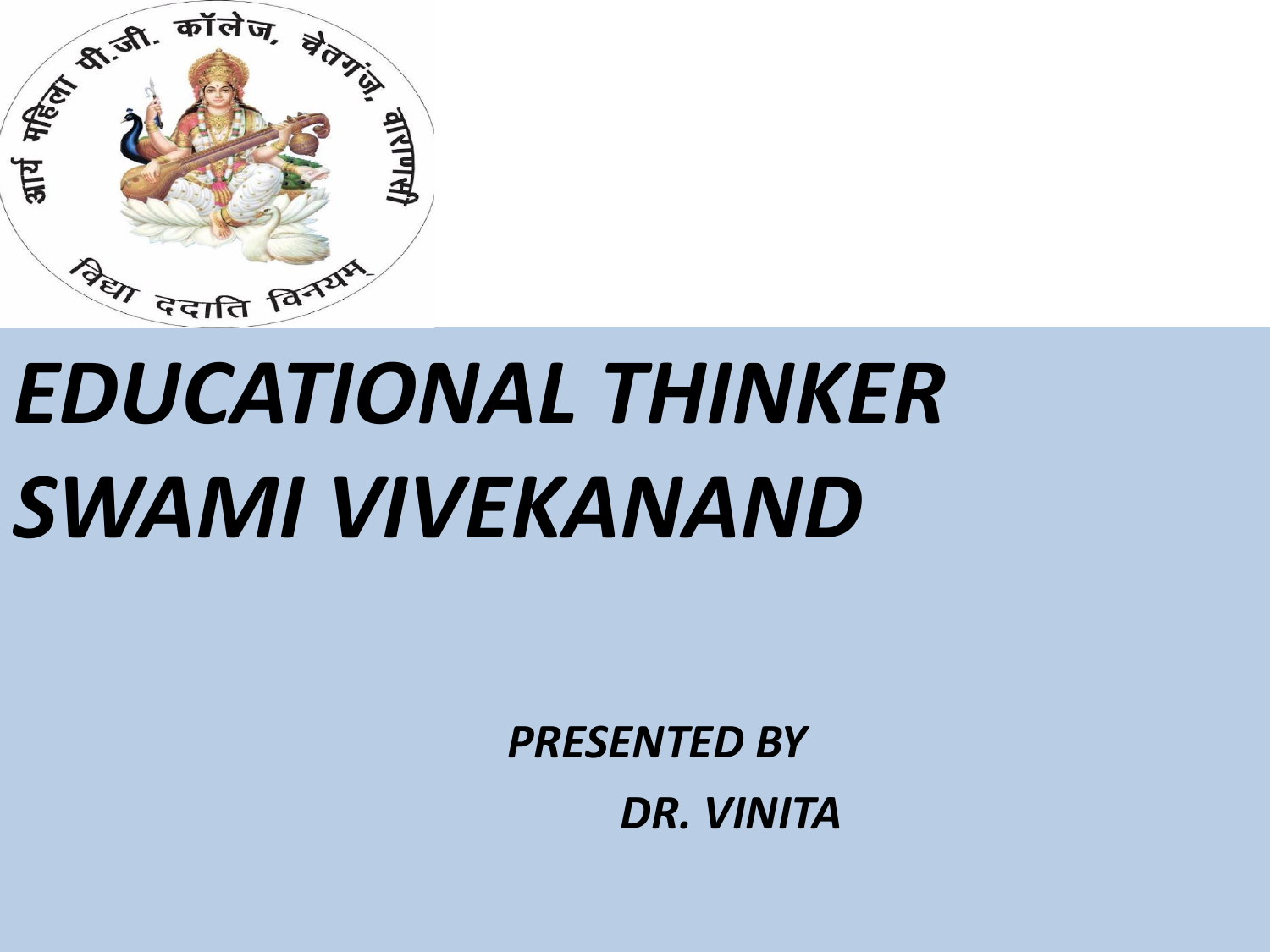#### *LIFE JOURNEY OF VIVEKANANDA*

*Swami Vivekananda was a Hindu monk and one of the most celebrated spiritual leaders of India. He was more than just a spiritual mind; he was a prolific thinker, great orator and passionate patriot.*

- $\div$  *Born as Narendranath Dutta, into an affluent Bengali family in Calcutta*
- *He was one of the eight children of Vishwanath Dutta and Bhuvaneshwari Devi.*
- *He was born on January 12, 1863, on the occasion of Makar Sankranti.*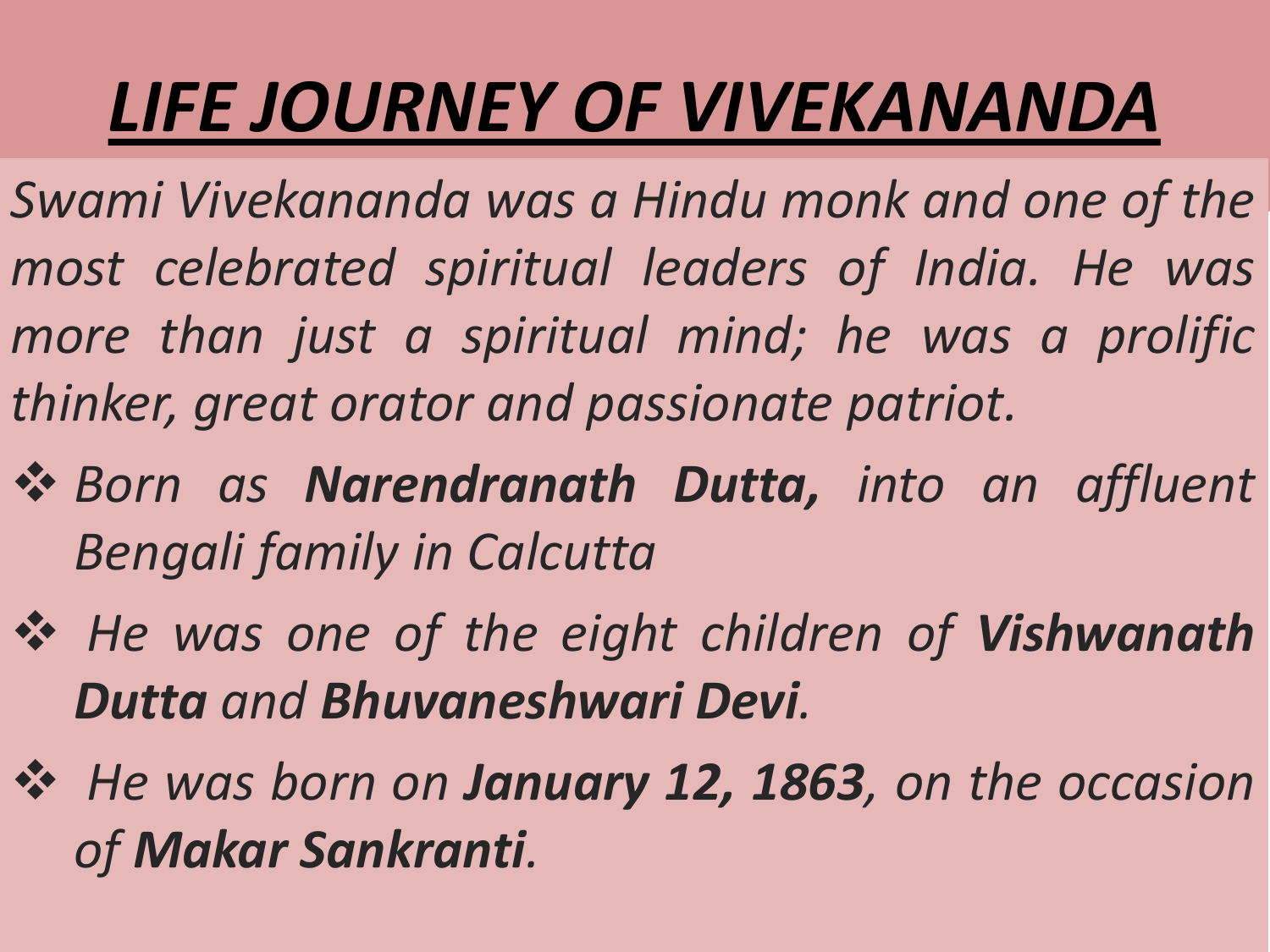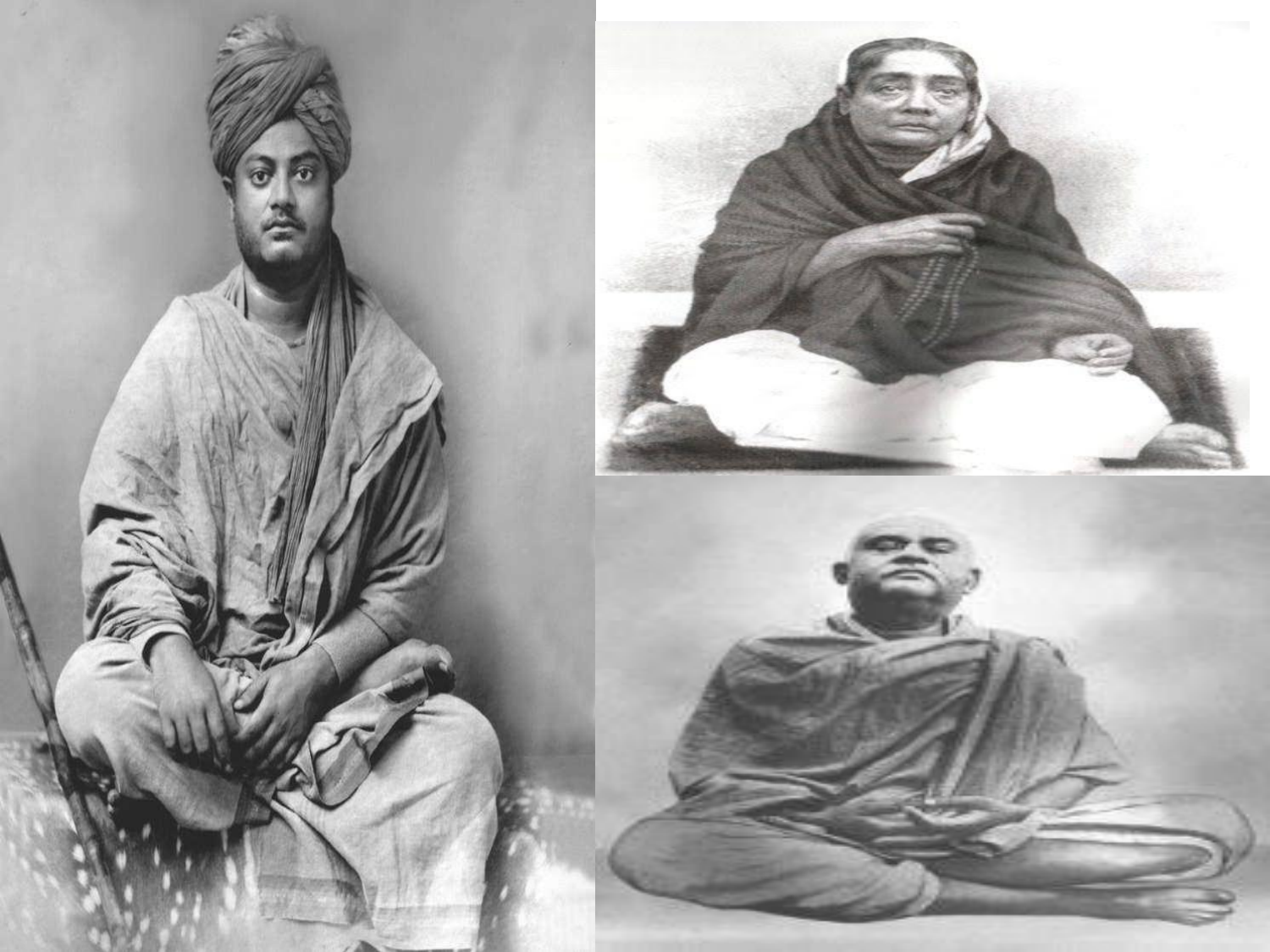- *In 1871, at the age of eight, Narendranath enrolled at [Ishwar](https://en.wikipedia.org/wiki/Ishwar_Chandra_Vidyasagar) [Chandra Vidyasagar](https://en.wikipedia.org/wiki/Ishwar_Chandra_Vidyasagar)'s [Metropolitan Institution,](https://en.wikipedia.org/wiki/Vidyasagar_College) where he went to school until his family moved to [Raipur](https://en.wikipedia.org/wiki/Raipur) in 1877*
- *In 1879, after his family's return to Calcutta, he was the only student to receive first-division marks in the [Presidency](https://en.wikipedia.org/wiki/Presidency_University,_Kolkata)  [College](https://en.wikipedia.org/wiki/Presidency_University,_Kolkata) entrance examination.*
- $\dots$  **He was also interested in Hindu scriptures, including** *the [Vedas](https://en.wikipedia.org/wiki/Vedas), the [Upanishads](https://en.wikipedia.org/wiki/Upanishads), the [Bhagavad Gita,](https://en.wikipedia.org/wiki/Bhagavad_Gita) the [Ramayana,](https://en.wikipedia.org/wiki/Ramayana) the [Mahabharata](https://en.wikipedia.org/wiki/Mahabharata) and the [Puranas.](https://en.wikipedia.org/wiki/Puranas)*
- *On 4 July 1902 ,Vivekananda awoke early, went to the monastery at Belur Math and meditated for three hours. He taught Shukla-Yajur-Veda, Sanskrit grammar and the philosophy of yoga to pupil, later discussing with colleagues a planned Vedic college in the Ramakrishna Math. At 7:00 p.m. Vivekananda went to his room, asking not to be disturbed;he died at 9:20 p.m. while [meditating](https://en.wikipedia.org/wiki/Meditation).*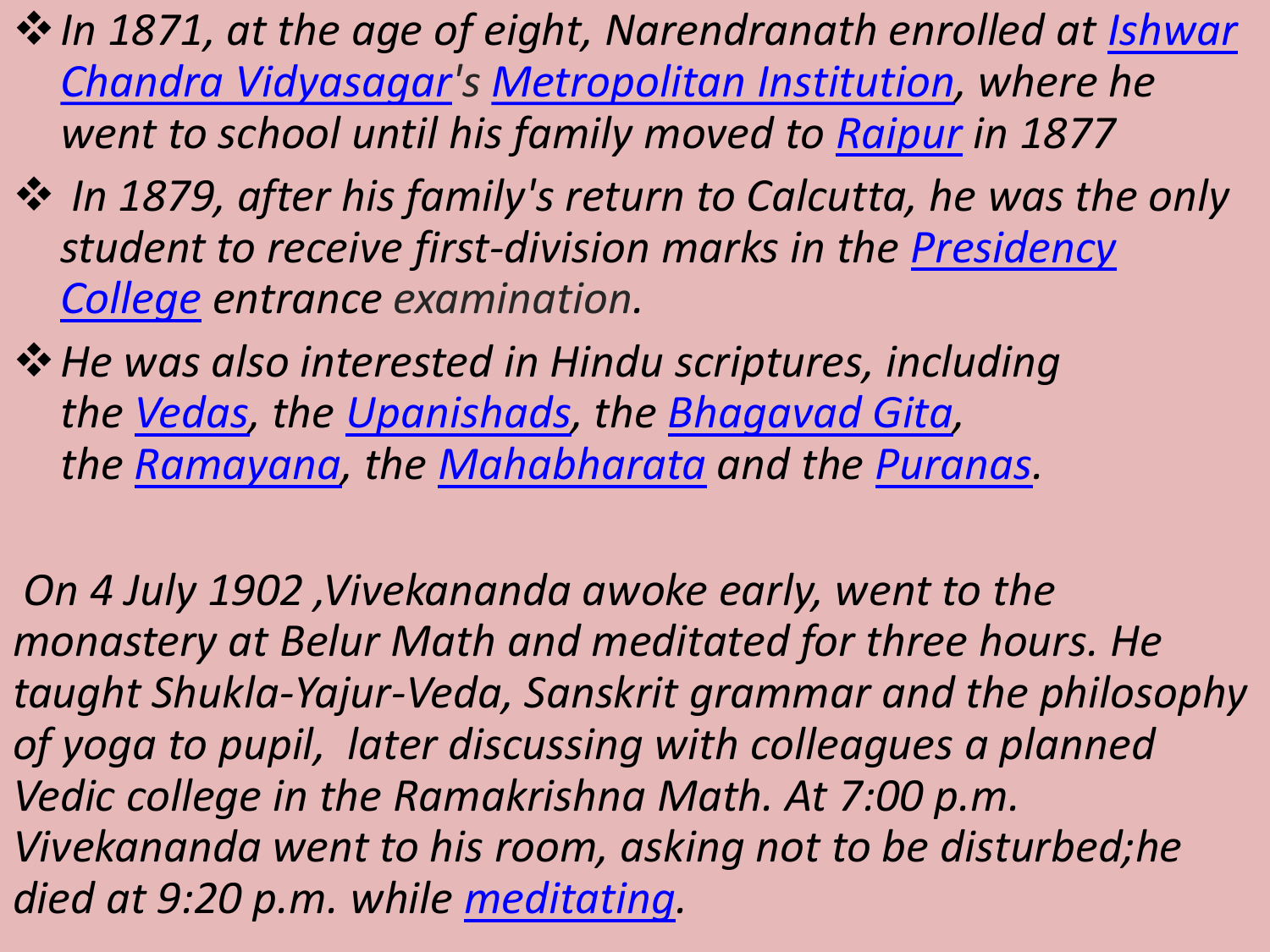### *Contribution in Education*

- *Swami Vivekananda was not only a social reformer, but also the educator, a great Vedanta's, patriot prophet of India, born at Calcutta in 1863, who sought to modernize the nation of its social and cultural harmony.*
- *According to Vivekananda a country's future depends on its people, stating that "man-making is my mission. " Religion plays a central role in this manmaking, stating "to preach unto mankind their divinity, and how to make it manifest in every movement of life. "*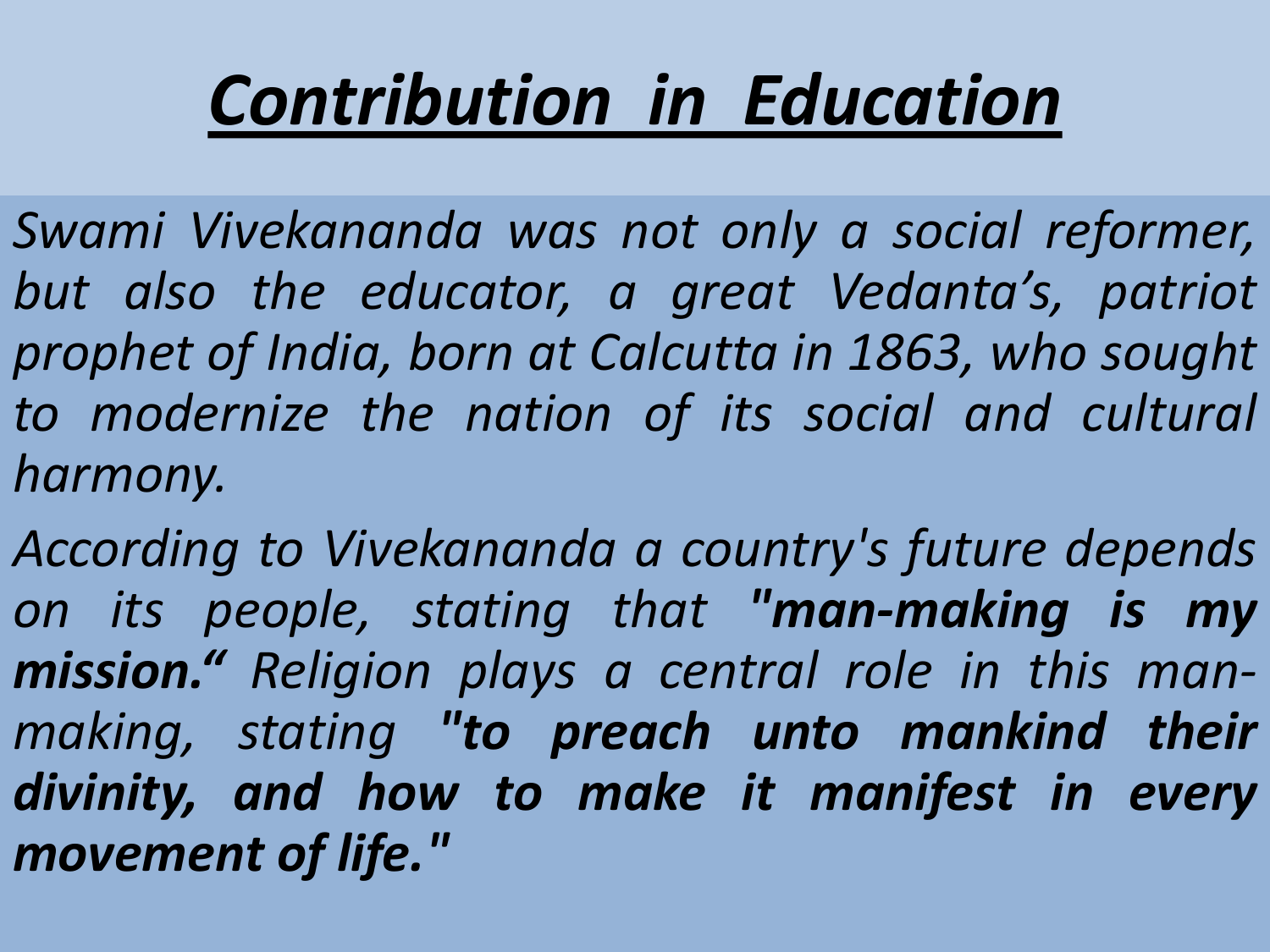#### *PHILOSOPHY OF EDUCATION BY VIVEKANANDA*

- *1. "All the power is within you, you can do anything and everything, believe in that, don't believe that you are weak. Stand up and express the divinity within you."*
- *2. Education is the manifestation of the perfection already in man.*
- *3. Knowledge is inherent in man. No knowledge comes from outside. Like fire in a piece of flint, knowledge exists in mind. Man discover it.*
- *4. He laid stress on the character development education.*
- *5. He advocated the education of the masses which implies adult education and free and compulsory education regardless of caste creed or colour.*
- *6. He said," I consider that the greatest national sign is the neglect of the masses." He received the spirit of humanism in education.*
- *7. He considered the education of women as the chief instrument of national regeneration.*
- *8. He stressed the teaching of western learning.*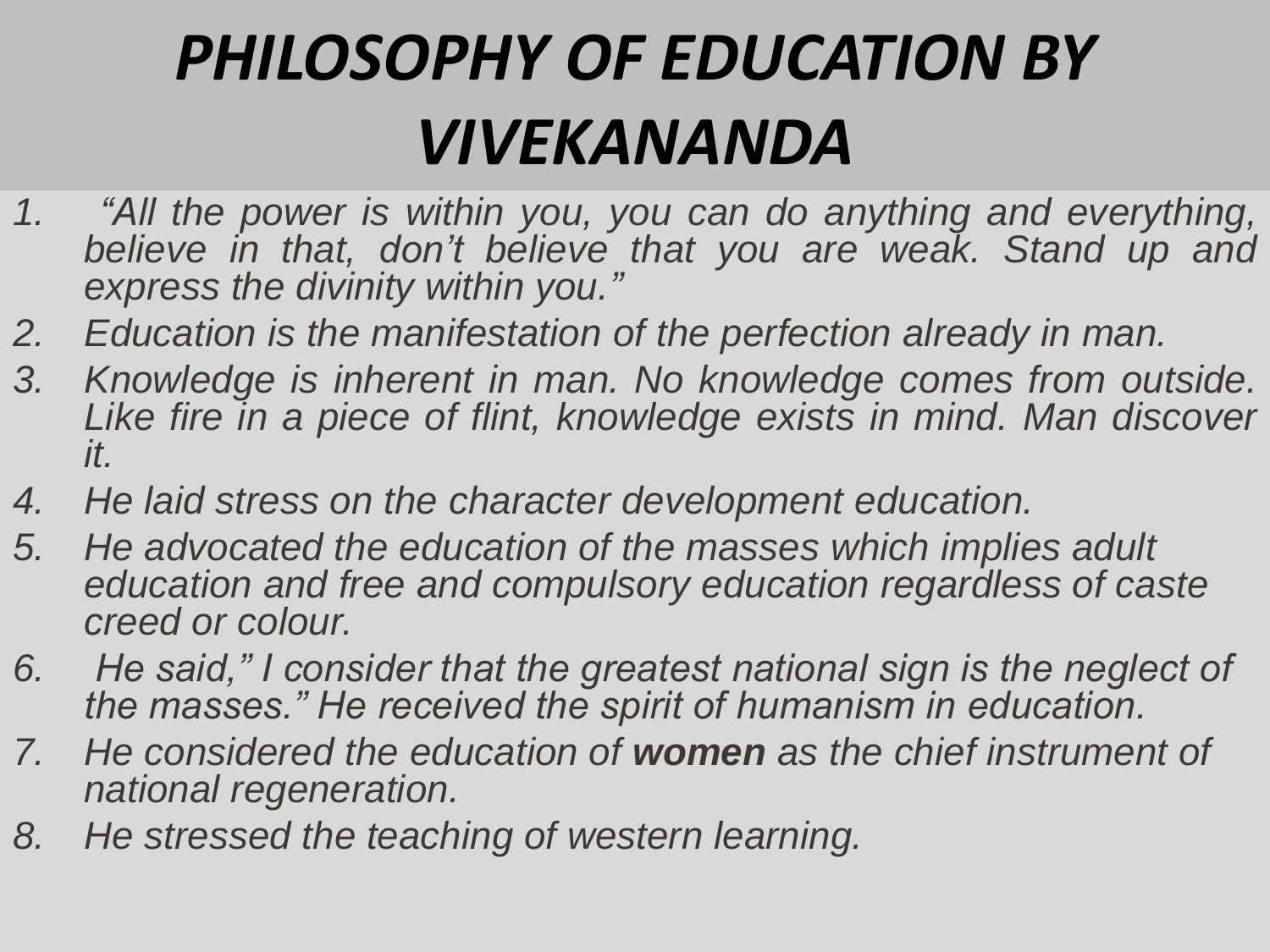#### *AIMS OF EDUCATION*

- *1. CREATION OF SELF CONFIDENCE AND SELF REALIZATION*
- *2. FORMATION OF CHARACTER*
- *3. DEVELOPMENT OF PERSONALITY*
- *4. SERVICE OF MIND*
- *5. PROMOTION OF UNIVERSAL BROTHERHOOD*
- *6. THE AIM OF KEEPING IN VIEW THE PRACTICAL ASPECTS OF LIFE*
- *7. AIM OF MORAL AND SPIRITUAL DEVELOPMENT OF LIFE*
- *8. AIM OF PHYSICAL AND MENTAL DEVELOPMENT*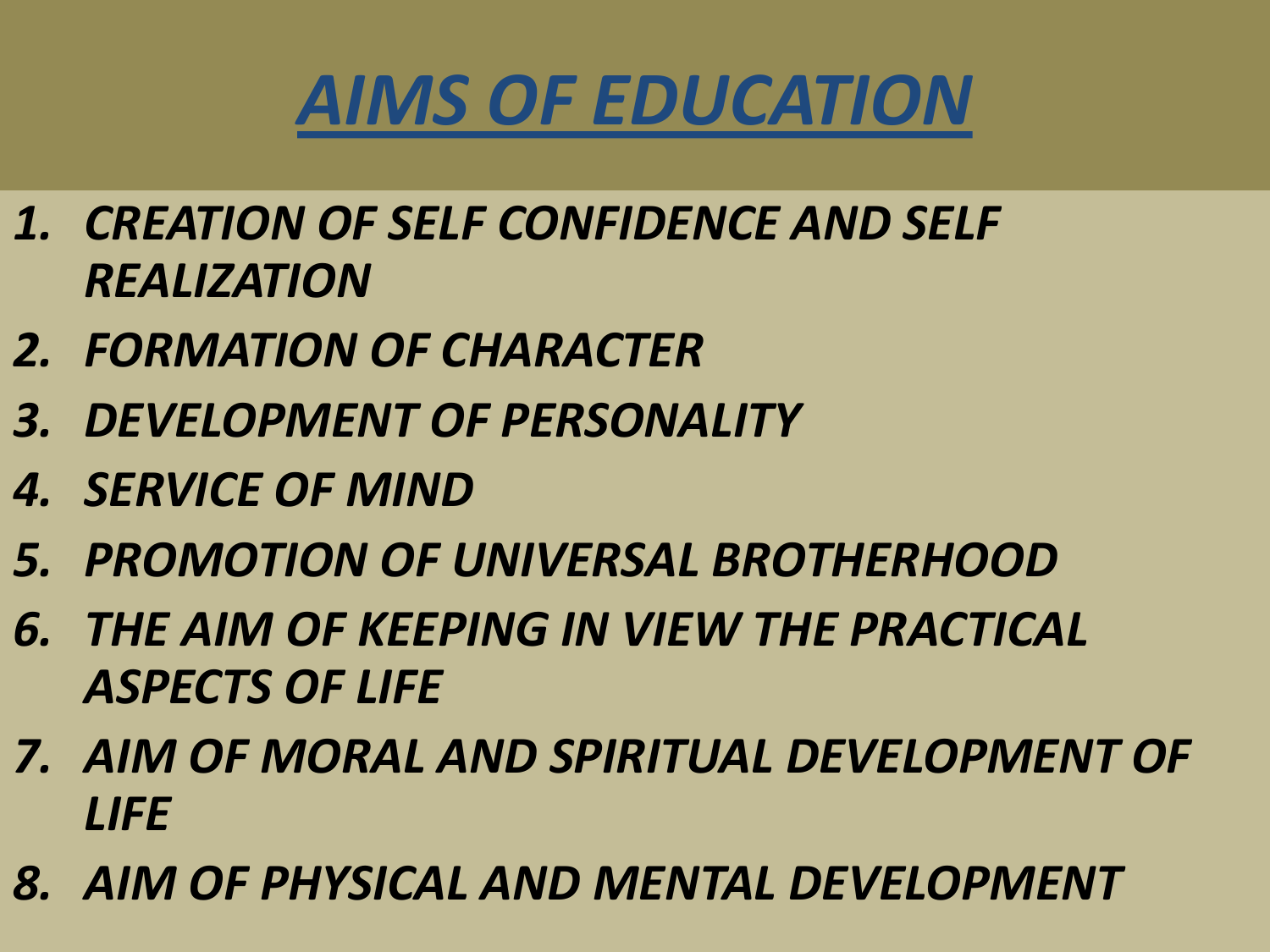

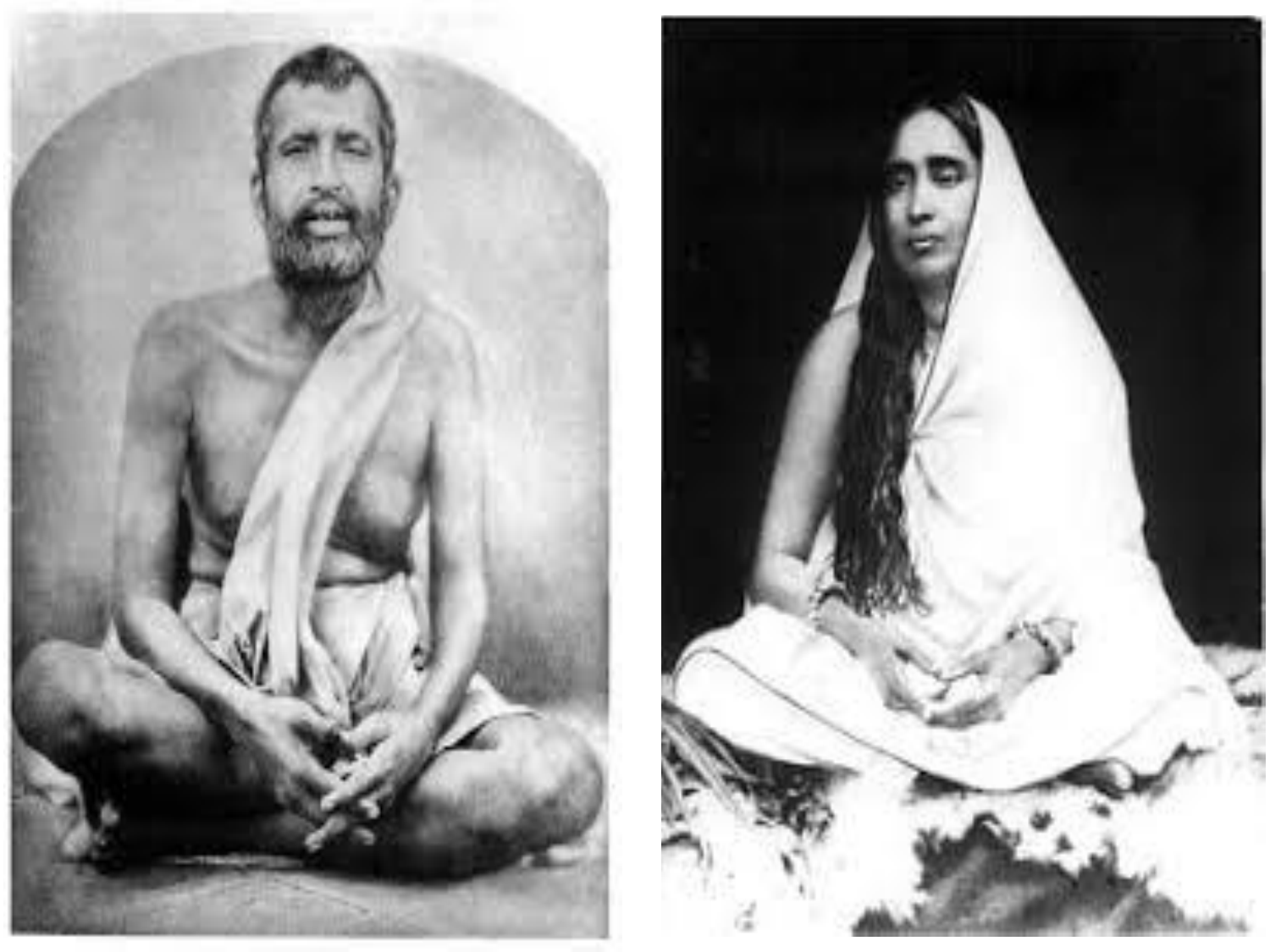#### *DEVELOPMENT THROUGH EDUCATION*

- **❖ MASS EDUCATION**
- *<u>❖ MAN MAKING EDUCATION</u>*
- *❖ SELF EDUCATION*
- *WOMEN EDUCATION*
- **☆EDUCATION FOR WEAKER SECTION OF SOCEITY**



We want the education by which character is formed, strength of mind is increased, the intellect is expanded, and by which one can stand on one's own feet.

Swami Vivekananda —

**AZQUOTES**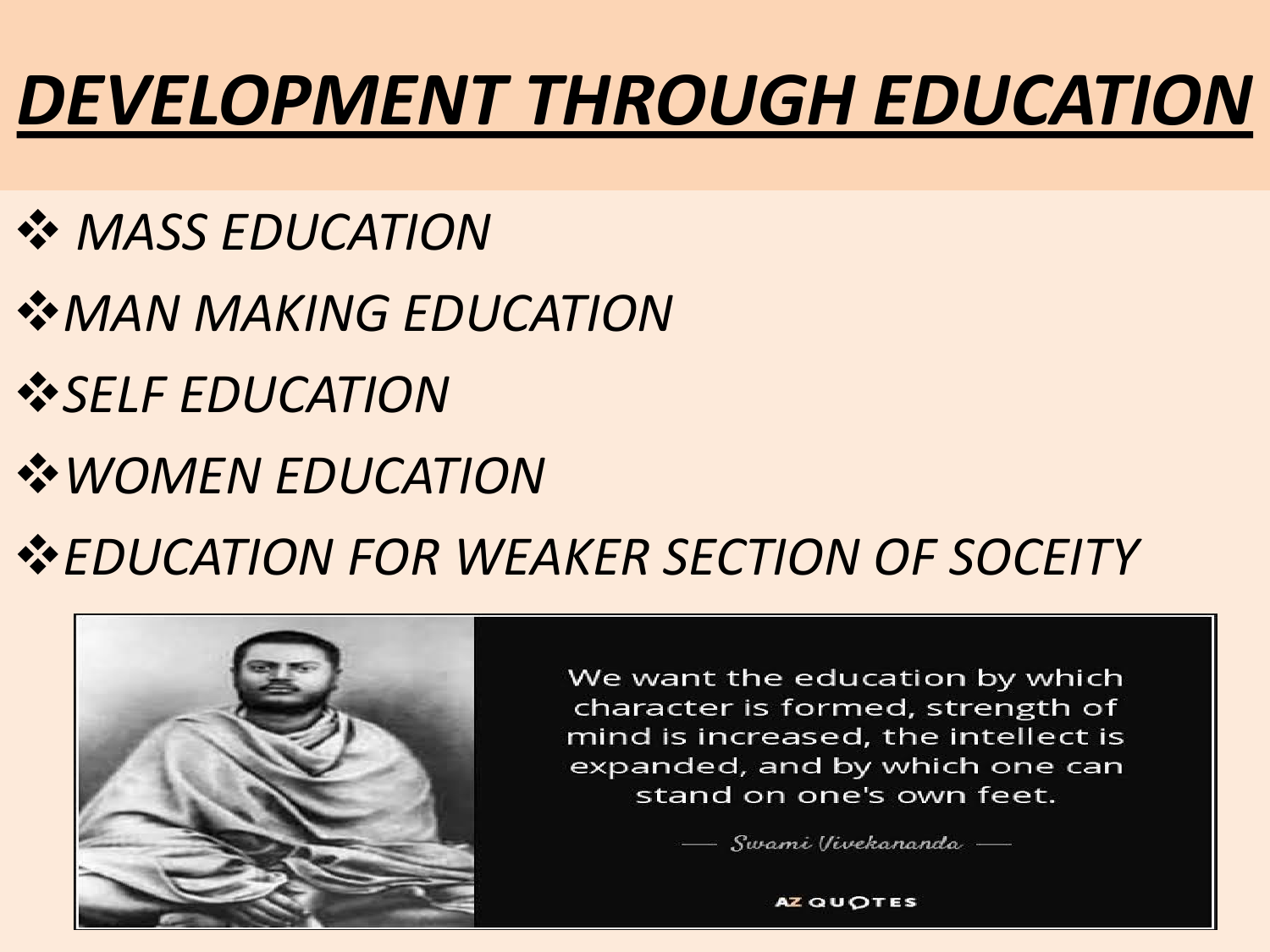### *NAVYA VEDANT*

*VEDANT = VEDA + ANAT The word Vedanta literally means the end of the Vedas — the Vedas being the scriptures of the Hindus.* 

*He, therefore, emphasized upon the following characteristics of Vedanta in his discourse***:**

- *1. its impersonality*
- *2. its universality*
- *3. its rationality*
- *4. its catholicity*
- *5. Its optimism.*

#### Vedanta

- Comes from the Sanskrit words veda (wisdom) and anta (end) and signifies supreme wisdom
- We are primarily consciousness and the individual soul is part of the cosmic consciousness
- Our real nature is divine
- We are born in this world to realize this divinity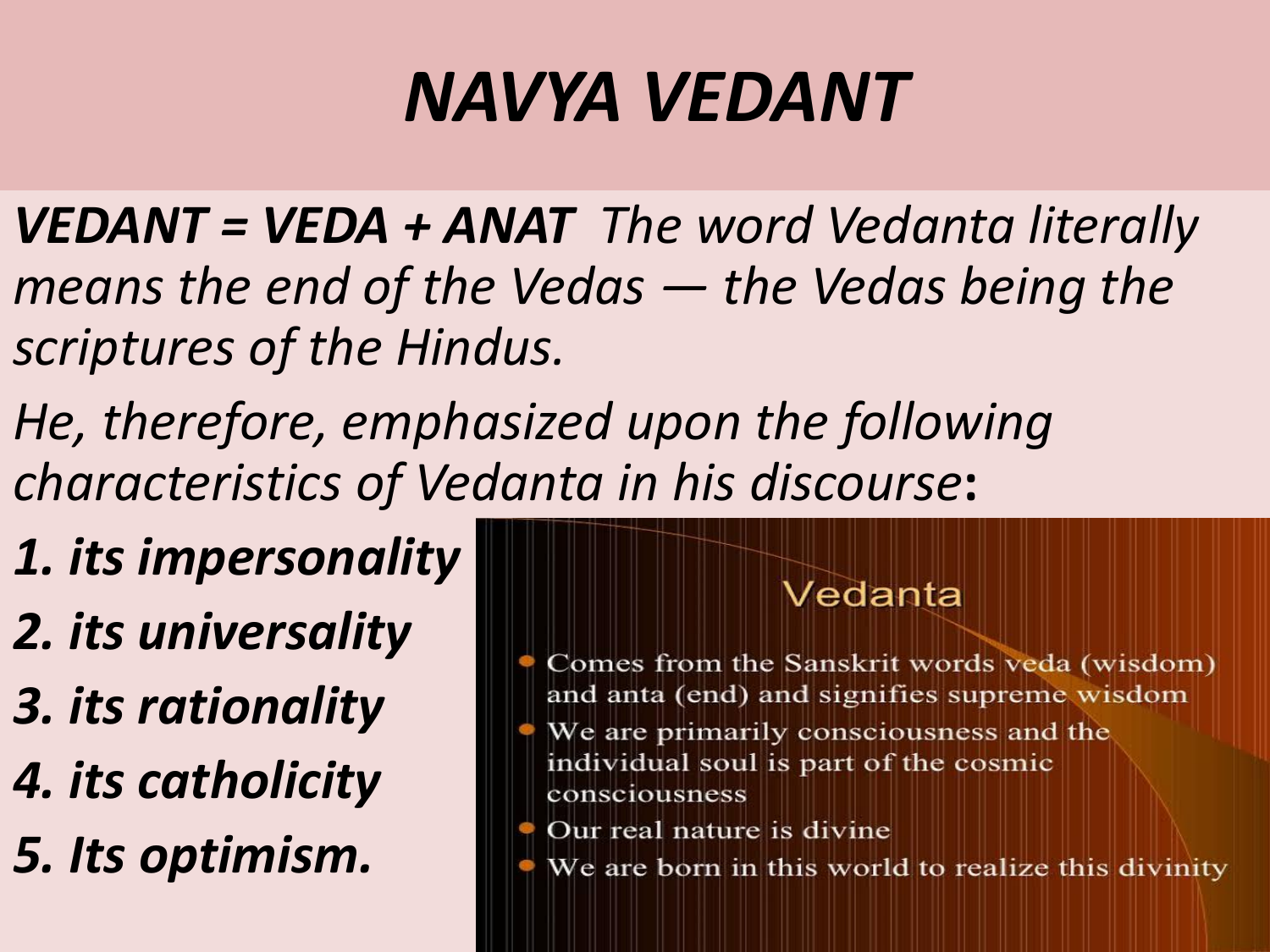## *MANMAKING EDUCATION*

*Swami Vivekananda believed that knowledge resides within us* He had focused on concentration of mind and for enhancing concentration, he emphasized on observance of brahamacharya. He also explained the aims of education, the characteristics of good teacher and good pupil also. From all his sayings he always guide us for being a human.

"A nation is advanced in proportion to education and intelligence spread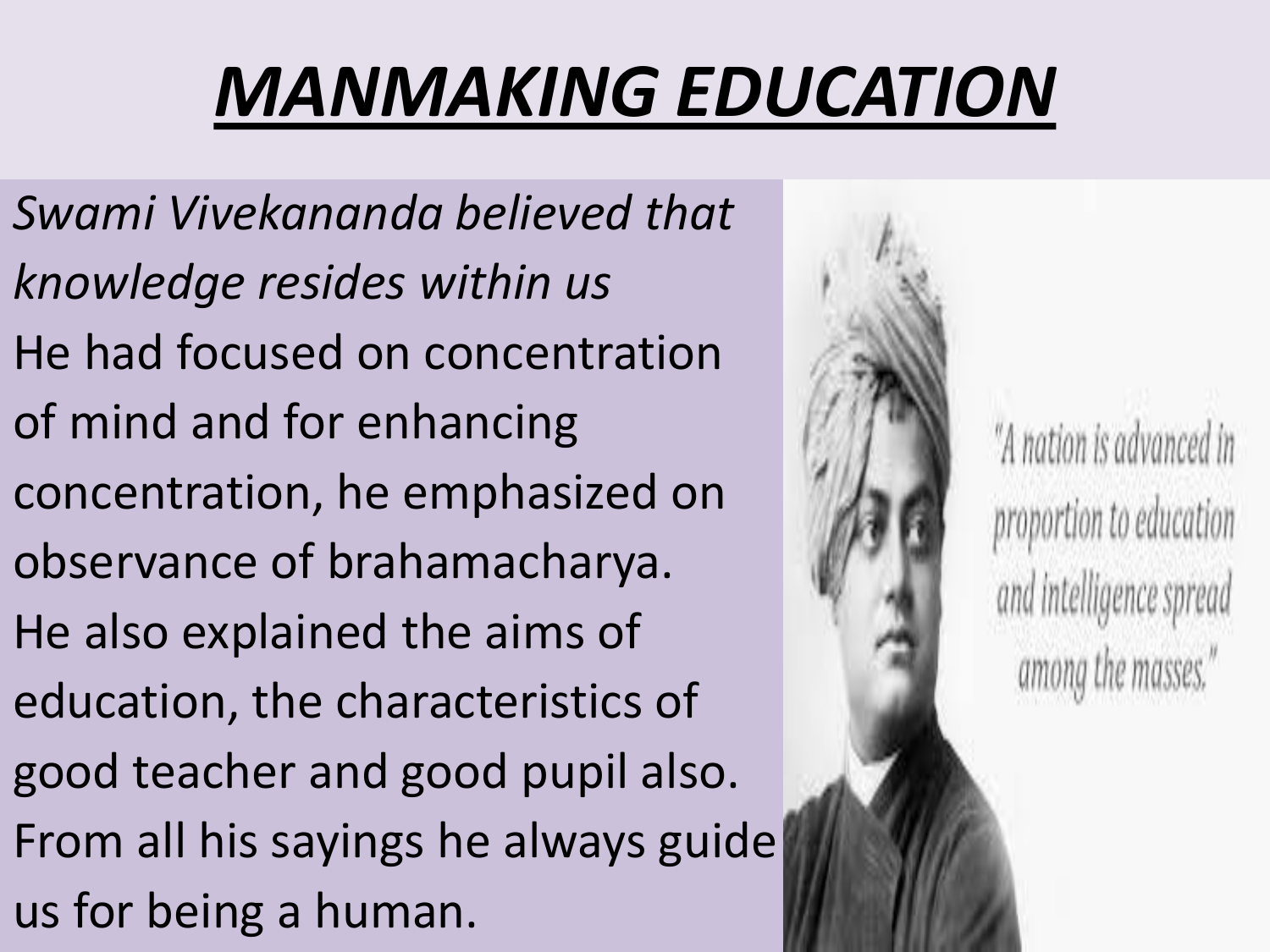#### **Aims of Education**